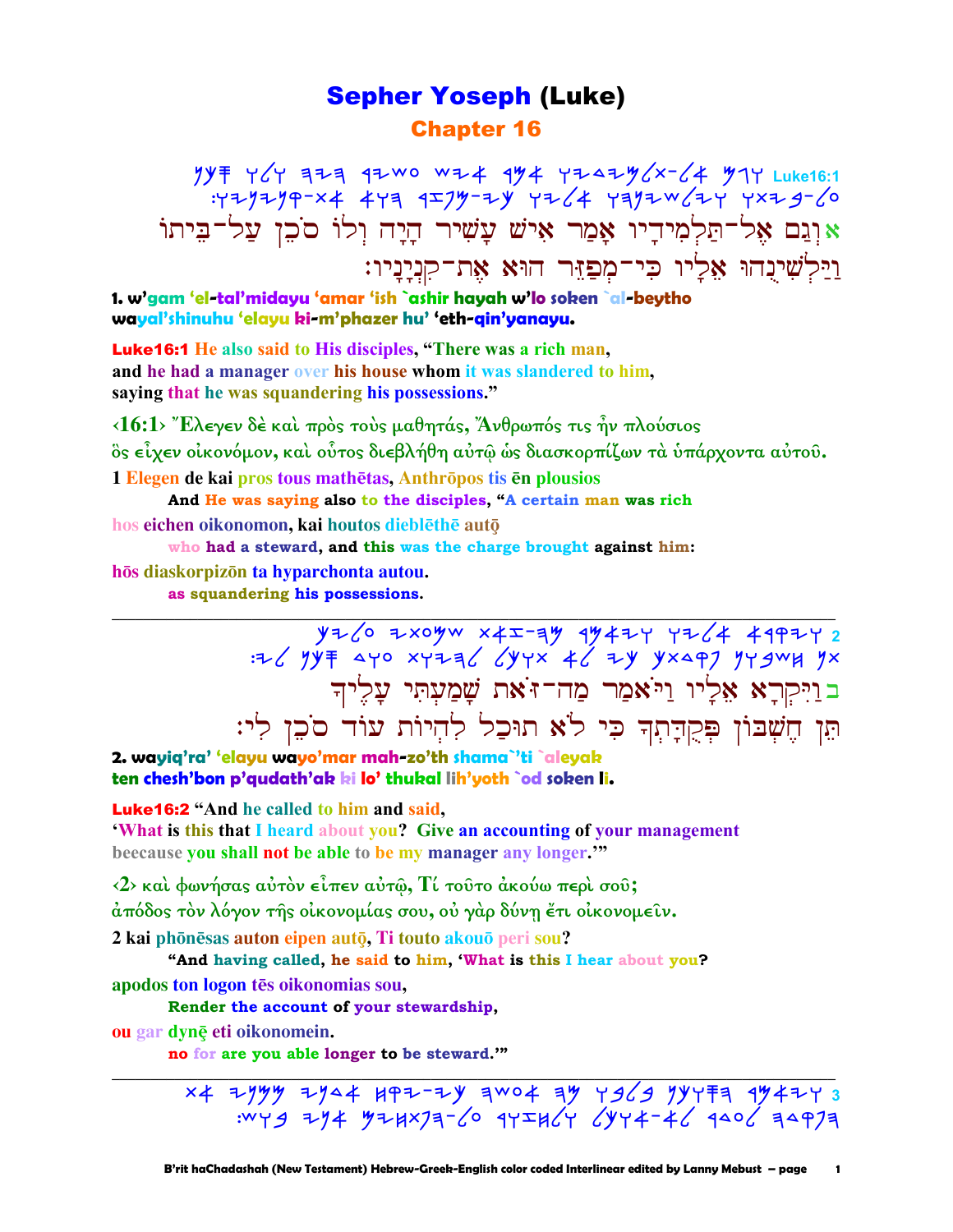## בוַיֹאמֵר הַסוֹכֵן בִּלְבוֹ מָה אֵעֵשָׂה כִּי־יִקַּח אַד<sup>ֹ</sup>נִי מִמֵּנִּי אָת הַפִּקְהַה לַעֲדֹר לֹא־אוּכַל וְלַחֲזוֹר עַל־הַפִּתַחִים אֲנִי בוֹשׁ:

**3. wayo'mer hasoken b'libo mah 'e`eseh ki-yiqach 'adoni mimeni 'eth hap'qudah la`ador lo'-'ukal w'lachazor `al-hap'thachim 'ani bosh.**

Luke16:3 **"The manager said in his heart, 'What shall I do if my master takes the management from me? I am not able to hoe. I am too ashamed to go door to door.'"**

**‹3› εἶπεν δὲ ἐν ἑαυτῷ ὁ οἰκονόµος, Τί ποιήσω, ὅτι ὁ κύριός µου ἀφαιρεῖται τὴν οἰκονοµίαν ἀπ' ἐµοῦ; σκάπτειν οὐκ ἰσχύω, ἐπαιτεῖν αἰσχύνοµαι.** 

**\_\_\_\_\_\_\_\_\_\_\_\_\_\_\_\_\_\_\_\_\_\_\_\_\_\_\_\_\_\_\_\_\_\_\_\_\_\_\_\_\_\_\_\_\_\_\_\_\_\_\_\_\_\_\_\_\_\_\_\_\_\_\_\_\_\_\_\_\_\_\_\_\_\_\_\_\_\_\_\_\_\_\_\_\_\_\_\_\_\_\_\_\_**

 $3$  eipen de en heautō ho oikonomos, Ti poiesō,

 **and said within himself the steward, "What may I do,**

**hoti ho kyrios mou aphaireitai <b>tēn oikonomian** ap<sup>3</sup> **emou?** 

**because my master takes away the stewardship from me?**

**skaptein ouk ischy, epaitein aischynomai.** 

 **To dig, I am not strong enough to beg I am ashamed."** 

 ynwpsay noml hcoa hm ytody **4**   $:7\times97\%$   $7\times9779$   $100$   $100$   $100$   $100$   $100$   $100$   $100$   $100$   $100$   $100$ ר יָדַעְתִּי מָה אֶעֱשֶׂה לְמַעַן יַאַסִפוּנִי  $\cdot$ אַל־בַּתֵּיהֵם בִּעֵת אָם הוּסַרְתִּי מִפִּקְדָתִי

**4. yada`'ti mah 'e`eseh l'ma`an ya'as'phuni 'el-bateyhem b'`eth 'im husar'ti mip'qudathi.**

Luke16:4 **"I know what I shall do, so that I am taken into their houses if I am removed from my management."**

**‹4› ἔγνων τί ποιήσω, ἵνα ὅταν µετασταθῶ** 

**ἐκ τῆς οἰκονοµίας δέξωνταί µε εἰς τοὺς οἴκους αὐτῶν.** 

**4 egnōn ti poiēsō, hina hotan metastathō** 

 **"I know what I may do, that when I am removed**

**ek tēs oikonomias dexontai me eis tous oikous auton.** 

**from the stewardship they may receive me into their houses."** 

**\_\_\_\_\_\_\_\_\_\_\_\_\_\_\_\_\_\_\_\_\_\_\_\_\_\_\_\_\_\_\_\_\_\_\_\_\_\_\_\_\_\_\_\_\_\_\_\_\_\_\_\_\_\_\_\_\_\_\_\_\_\_\_\_\_\_\_\_\_\_\_\_\_\_\_\_\_\_\_\_\_\_\_\_\_\_\_\_\_\_\_\_\_** YZYQ4 Ya*9* awy-aw4 YZWY4aY AH4-6Y-64 49PZY 5 :yndal byj hta hmk nwcarh-la rmayw ה וַיִּקְרַא אָל־כַל־אָחַד מֶהַאֲנַשִׁים אֲשֶׁר־נַשַׁה בָהֶם אֲד<sup>י</sup>נַיו נייֹאמֶר אַל־הַרְאֹשׁוֹן כַּמַּה אַתַּה חַיַּב לַאד<sup>ּי</sup>נִי:

**5. wayiq'ra' 'el-kal-'echad meha'anashim 'asher-nashah bahem 'adonayu wayo'mer 'el-hari'shon kamah 'atah chayab l'adoni.**

Luke16:5 **"And he called to every one of the men with whom his master had a claim to him, and he said to the first, 'How much are you indebted to my master?'"** 

**‹5› καὶ προσκαλεσάµενος ἕνα ἕκαστον τῶν χρεοφειλετῶν τοῦ κυρίου ἑαυτοῦ ἔλεγεν τῷ πρώτῳ, Πόσον ὀφείλεις τῷ κυρίῳ µου;** 

 **B'rit haChadashah (New Testament) Hebrew-Greek-English color coded Interlinear edited by Lanny Mebust – page 2**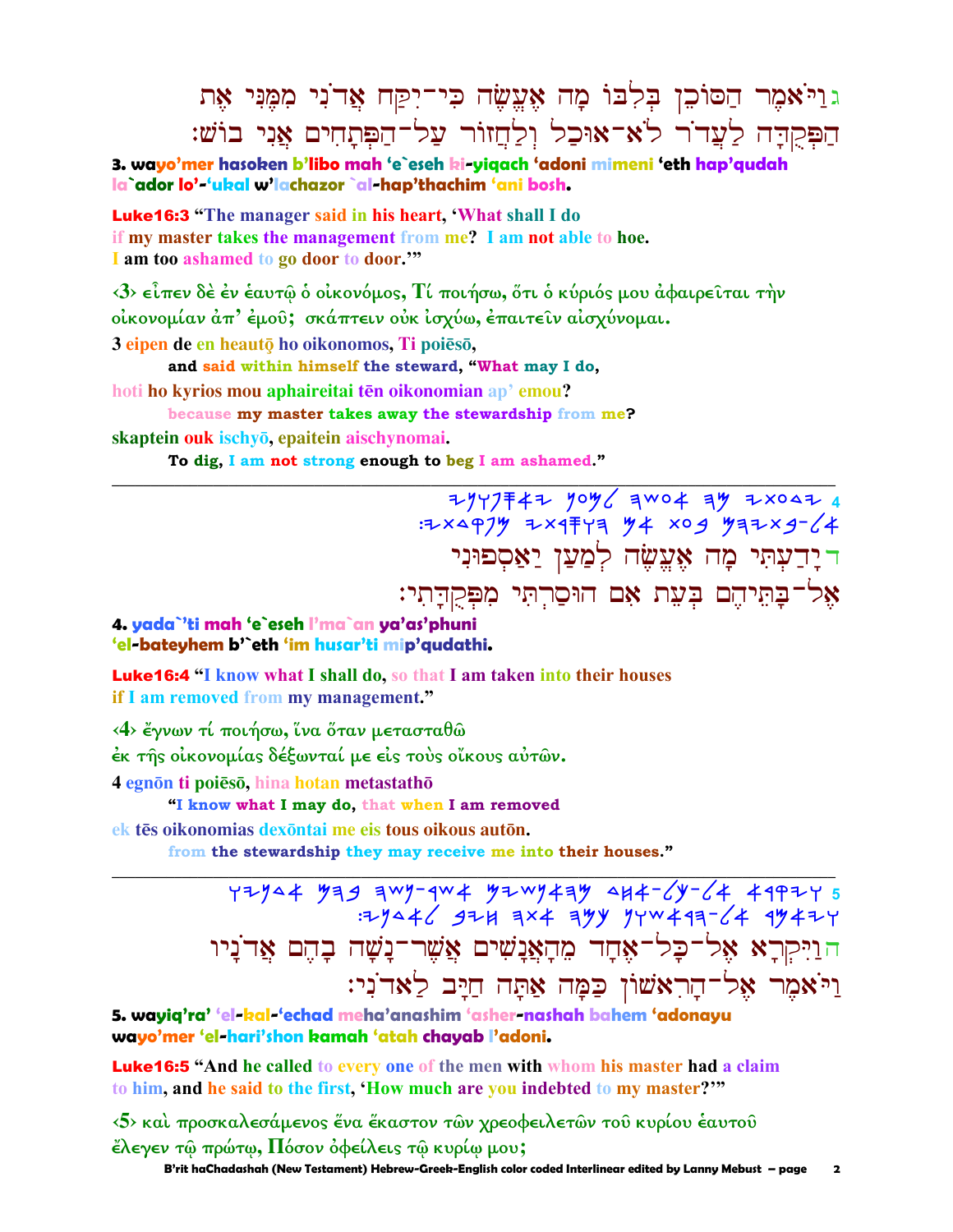#### 5 kai proskalesamenos hena hekaston tōn chreopheiletōn tou kyriou heautou

"and having summoned each one of the debtors of the master of himself,

elegen tō prōtō, Poson opheileis tō kyriō mou?

he was saying to the first, 'How much do you owe to my master?'"

וּוַיֹּאמֶר מֵאֲהֹ־בַת שֲׁמֵן וַיֹּאמֶר אֵלָיו קַח אֶת־שִׁטָרְךָ וּמַהֵר שֵׁב וַכְתַבְתַּ חֲמִשִׁים:

#### 6. wayo'mer me'ah-bath shamen

wayo'mer 'elayu gach 'eth-sh'tar'ak umaher sheb w'kathab'at chamishim.

Luke16:6 "And he said, 'One hundred measures of oil.' And he said to him, 'Quickly take your bill, and sit and write fifty."

«6» ο δέ είπεν, Έκατον βάτους έλαίου.

ό δὲ εἶπεν αὐτῷ, Δέξαι σου τὰ γράμματα καὶ καθίσας ταχέως γράψον πεντήκοντα. 6 ho de eipen. Hekaton batous elaiou.

and he said, one hundred baths of oil.

ho de eipen autō, Dexai sou ta grammata kai kathisas tacheōs grapson pentēkonta. And he said to him, "Take your bills and having sat down, quickly write fifty."

 $374$  3x4 39y 494 414-6447 : 52990 3x44 4480-x4 44 44424 5284 44 x44 44424 זואל־אחר אמר כמה אתה חיב וַיֹּאמֶר מְאַת כֹּר חִטִּים וַיֹּאמֶר קַח אֶת־שָׁטָרְךָ וּכְתֹב שָׁמֹנִים:

7. w'el-'acher 'amar kamah 'atah chayab

wayo'mer m'ath kor chitim wayo'mer gach 'eth-sh'tar'ak uk'thob sh'monim.

Luke16:7 "He said to another, 'And how much are you indebted?' And he said, 'One hundred measures of wheat.' He said to him, 'Take your bill, and write eighty.""

 $\langle 7 \rangle$  έπειτα ετέρω είπεν, Σύ δε πόσον όφείλεις; ο δε είπεν, Έκατον κόρους σίτου. λέγει αύτω, Δέξαι σου τα γράμματα και γράψον ογδοήκοντα.

7 epeita heterō eipen. Sy de poson opheileis?

then to another he said, "You how much do you owe?"

ho de eipen, Hekaton korous sitou.

And he said, "One hundred measures of wheat."

legei autō, Dexai sou ta grammata kai grapson ogdoēkonta.

He says to him, "Take your bills and write eighty."

xywo / 42407 9WX- 6 7 1407 947- x4 94447 83447 8  $74747$  2999 94749 97 929740 727 96707 299 29 חוַיְשַׁבַּח הָאָרוֹן אָת־סֹכֵן הָעַוִלָה עַל־אֲשֶׁר הֵעֲרִים לַעֲשׂוֹת כִּי בְנֵי הַעוֹלַם הַזֶּה עֲרוּמִים הֵם בִּדוֹרַם מִבְּנֵי הַאּוֹר: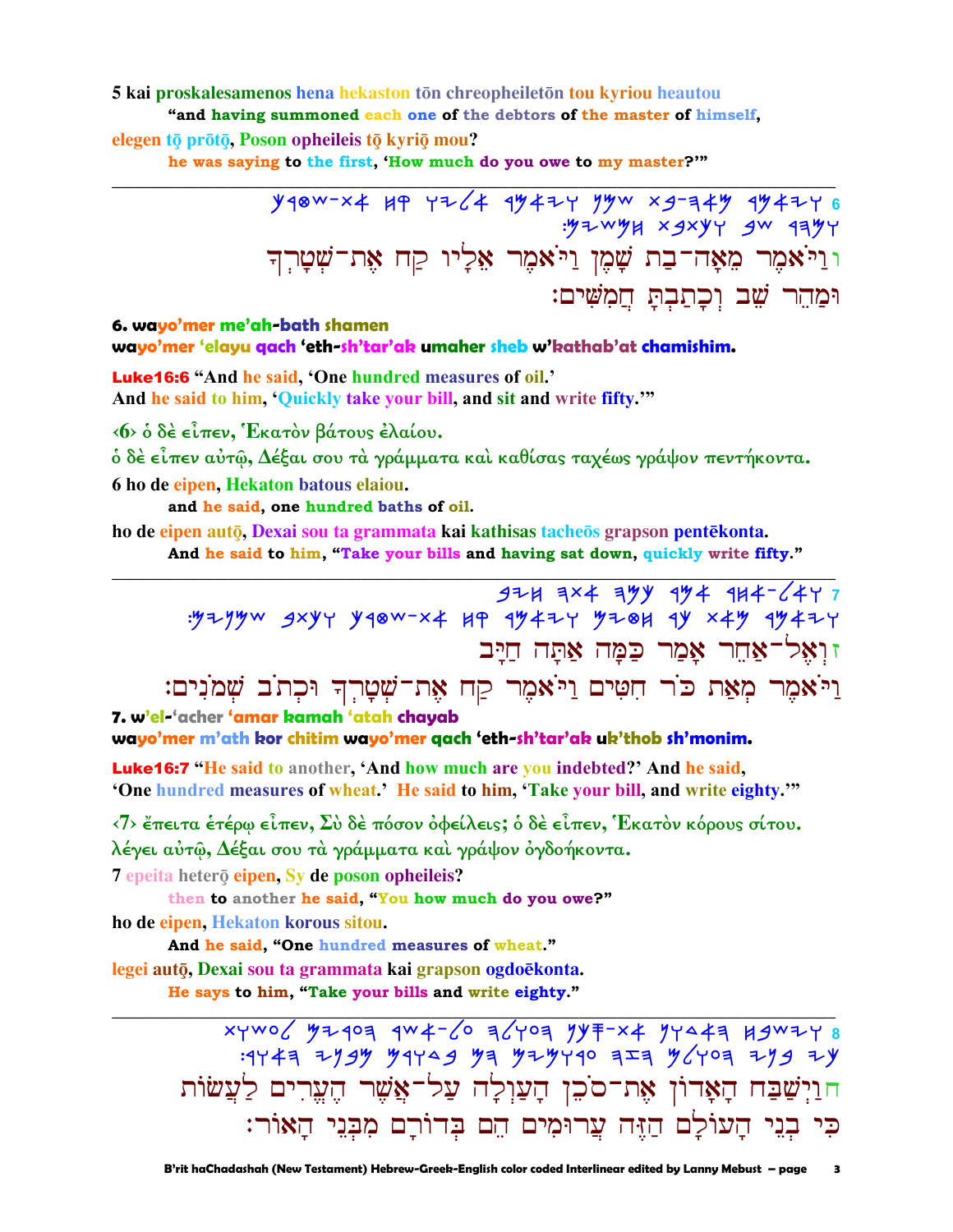8. way'shabach ha'adon 'eth-soken ha`aw'lah `al-'asher he`erim la`asoth ki b'ney ha`olam hazeh `arumim hem b'doram mib'ney ha'or.

**Luke 16:8** "His master praised the manager of the wrongdoing" since he behaved so cleverly. For the sons of this world are more clever in their generations than the sons of light."

<8> και έπήνεσεν ο κύριος τον οικονόμον της άδικίας ότι φρονίμως έποιησεν· ότι οι υίοι του αίώνος τούτου φρονιμώτεροι υπέρ τους υίους του φωτος είς την γενεάν την έαυτών είσιν.

8 kai epēnesen ho kyrios ton oikonomon tēs adikias hoti phronimos epoiesen; "and praised the master the steward unrighteous because he acted wisely.

hoti hoi huioi tou aionos toutou phronimoteroi hyper tous huious tou photos

Because the sons of this age more wise than the sons of the light eis tên genean tên heautōn eisin.

in the generation of themselves are."

 $3640 - 60$   $-1419$   $-149$   $-149$   $-149$   $-149$   $-149$   $-149$   $-149$   $-149$   $-149$   $-149$   $-149$   $-149$   $-149$   $-149$   $-149$   $-149$   $-149$   $-149$   $-149$   $-149$   $-149$   $-149$   $-149$   $-149$   $-149$   $-149$   $-149$   $-149$   $-149$ טוְגַם־אֲנִי אֹמֵר לָכֶם קְנוּ לָכֶם אֹהֲבִים בִּמָמוֹנַה שֵׁל־עַוִלַה לִמַעַן יַאֲסִפוּ אִתְכֶם בִּעֵת כִלֹתוֹ אֶל־מִשְׁכִּנוֹת עוֹלַם:

9. w'gam-'ani 'omer lakem q'nu lakem 'ohabim b'mamonah shel-`aw'lah I'ma`an ya'as'phu 'eth'kem b'`eth k'lotho 'el-mish'k'noth `olam.

**Luke16:9** "I also say to you, purchase friends for yourselves with the wealth of wrongdoing, so that when it is finished, they shall take you into the eternal dwellings."

<9> Και έγω ύμιν λέγω, έαυτοις ποιήσατε φίλους έκ του μαμωνα της άδικίας, ΐνα ὅταν ἐκλίπη δέξωνται ὑμᾶς εἰς τὰς αἰωνίους σκηνάς.

9 Kai egō hymin legō, heautois poiēsate philous ek tou mamōna tēs adikias,

"and I say to you make for yourselves friends from the wealth of unrighteousness, hina hotan eklipē dexontai hymas eis tas aionious skēnas.

that when it fails they may welcome you into the eternal tents."

 $799797$   $7949$   $4029$   $8099$   $99497$ <br> $109993$   $219997$   $219993$   $219997$ י הַנָּאֱמָן בִּמְעַט מִזְעָר נֶאֱמָן נַּם־בְּהַרְבֵּה וְהַמְעֲרֵל בִּמְעֲט מִזְעַר מִעֲרֶל גַּם־בִּהַרְבֵּה:

10. hane'eman bim'`at miz'`ar ne'eman gam-b'har'beh w'ham'`auel bim'`at miz'`ar m'`auel gam-b'har'beh.

**Luke16:10** "He who is faithful with just a little is also faithful with much; and he who does wrong with just a little also does wrong with much."

<10> ο πιστός έν έλαχίστω καί έν πολλώ πιστός έστιν, και ο έν έλαχίστω άδικος και έν πολλώ άδικός έστιν.

10 ho pistos en elachisto kai en pollo pistos estin.

"the one faithful in little, also in much is faithful,

B'rit haChadashah (New Testament) Hebrew-Greek-English color coded Interlinear edited by Lanny Mebust – page  $\overline{\mathbf{A}}$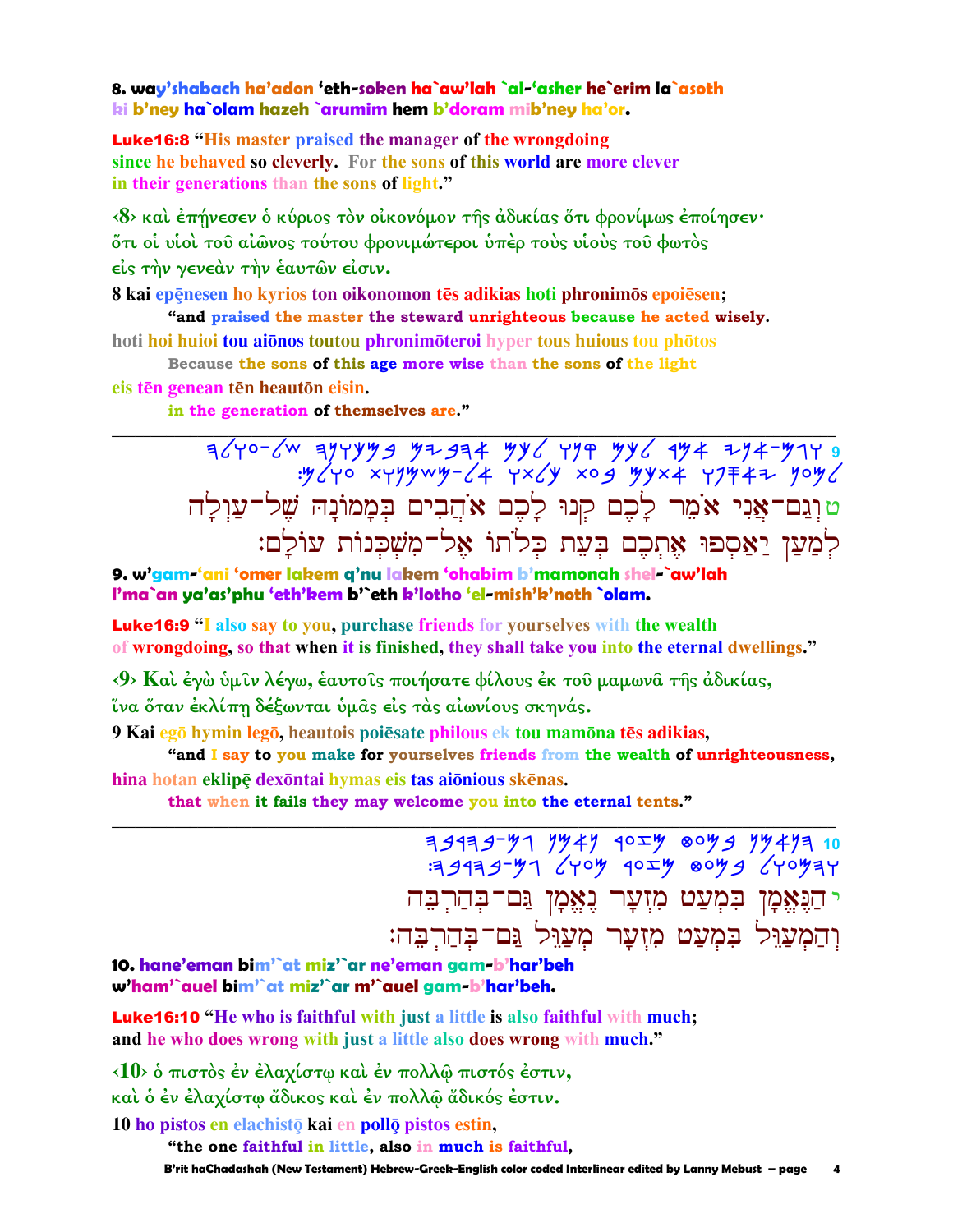kai ho en elachistō adikos kai en pollō adikos estin.

and the one being in little unrighteous also in much is unrighteous."

 $79 - 49$   $49$   $42 - 7 = 46$   $46 - 64$   $49 + 99$   $49 - 94$   $49$  $.99429$   $7947977$   $79$   $75949$ יא לָכֶן אִם־בִּמְמוֹנָה שָׁל-עֲוָלָה לֹא הֵיִיתֵם נֵאֵמַנִים אֶת הַאֲמִתִּי מִי יַפְקִידֶנּוּ בְּיֶדְכֶם: 11. laken 'im-b'mamonah shel-`aw'lah lo' heyithem ne'emanim 'eth ha'amiti mi yaph'qidenu b'yed'kem.

Luke16:11 "Thus, if you are not faithful with the wealth of wrongdoing, who shall entrust to you the true?"

<11> εί ούν έν τω άδίκω μαμωνα πιστοί ούκ έγένεσθε,

τὸ ἀληθινὸν τίς ὑμιν πιστεύσει;

11 ei oun en tō adikō mamōna pistoi ouk egenesthe,

"if then with unrighteous wealth faithful you were not,

to alethinon tis hymin pisteusei?

true riches who to you shall entrust?"

x4 yzyy4y yxzzą 46 yzqu46 qw4 qgag-y4y 12<br>yy6 yxz zy yy6 yxz +yyy6 qw4 יבואם־בַּדַּבָר אֲשֶׁר לַאֲחֶרִים לֹא הֱיִיתֵם נַאֱמַנִים אָת אֲשֶׁר לַכֶם מִי יְתֵּן לַכֶם:

12. w'im-badabar 'asher la'acherim lo' heyithem ne'emanim 'eth 'asher lakem mi yiten lakem.

Luke16:12 "If you are not faithful regarding to what belongs to others, who shall give you that what is yours?"

<12> και εί έν τω άλλοτρίω πιστοι ούκ έγένεσθε, το υμέτερον τίς υμίν δώσει;

12 kai ei en tō allotriō pistoi ouk egenesthe,

"and if with the thing belonging to another faithful you were not,

to hymeteron tis hymin dōsei?

your own who shall give to you?"

4H47-x4 4YWZ ZY YZY44 ZYW 4906 6YZ 490 YZ4 13 4449 9947 44 1443-X4 93474 יג אָין עֶבֶד יָכֹל לַעֲבֹד שְׁנֵי אֲדֹנִים כִּי יִשְׂנַא אֶת־הָאֲחַד וְיֵאֲהַב אֶת־הָאֲחֵר אוֹ יִדְבַּק בְּאֶחָד וְאֵת־הַאַחֵר יִבְזֶה לֹא תוּכִלוּ עֲבֹד אֶת־הָאֱלֹהִים וְאֶת הַמָּמוֹן: 13. 'eyn `ebed yakol la`abod sh'ney 'adonim ki yis'na' 'eth-ha'echad w'ye'ehab 'eth-ha'acher 'o yid'baq b'echad

w'eth-ha'acher yib'zeh lo' thuk'lu `abod 'eth-ha'Elohim w'eth hamamon.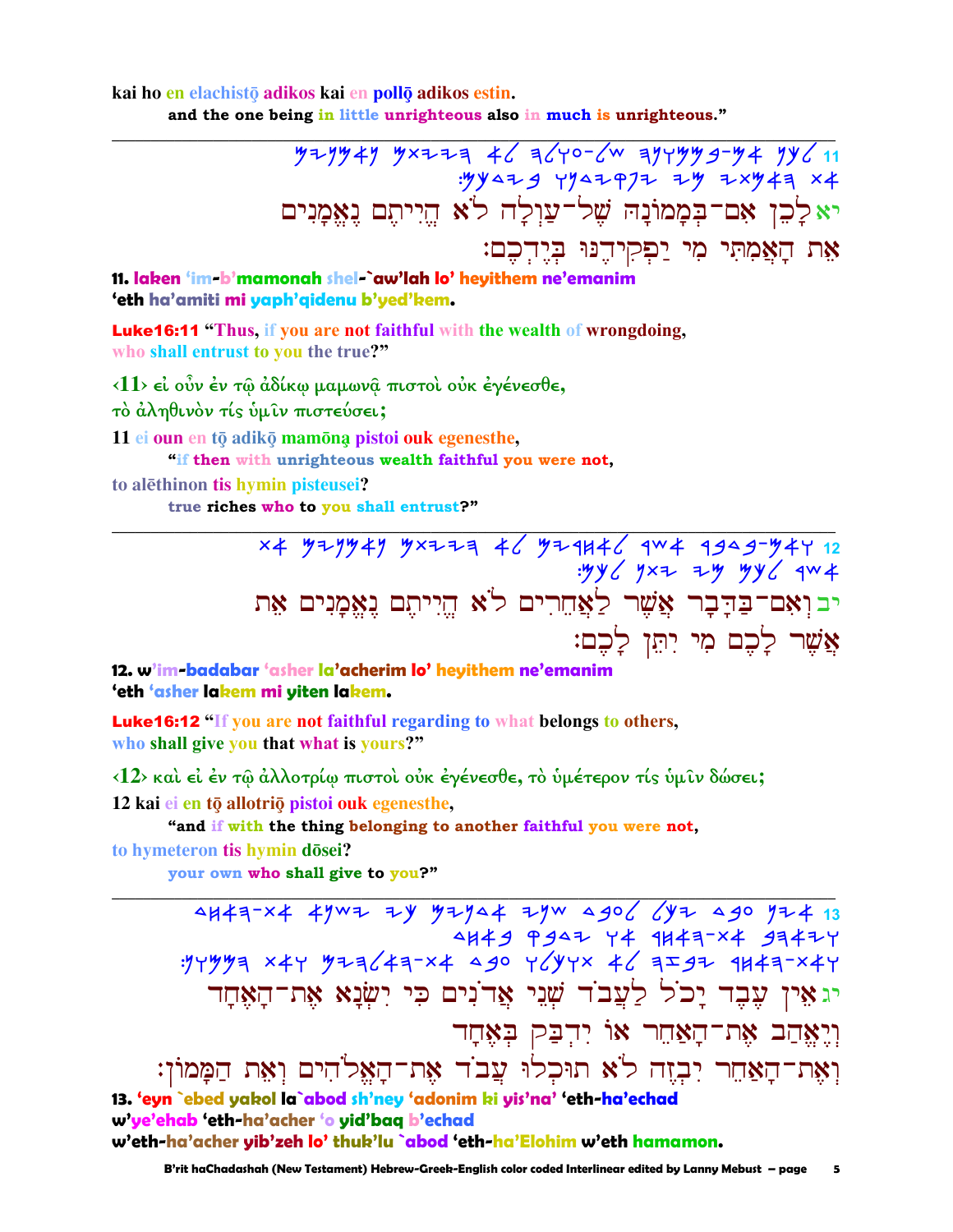**Luke16:13 "No servant is able to serve two masters. For he shall hate the one** and love the other, or he shall cling to one and despise the other. You are not able to serve both the Elohim and wealth."

 $\langle 13 \rangle$  θύδείς οικέτης δύναται δυσί κυρίοις δουλεύειν· ή γάρ τον ένα μισήσει και τον έτερον άγαπήσει, ή ένος ανθέξεται και του έτέρου καταφρονήσει. ού δύνασθε θεώ δουλεύειν και μαμωνά.

13 Oudeis oiketēs dynatai dysi kyriois douleuein; ē gar ton hena misēsei "No servant is able two masters to serve; for either the one he shall hate

kai ton heteron agapesei, e henos anthexetai

and the other he shall love, or one he shall be devoted to

kai tou heterou kataphronēsei. ou dynasthe theo douleuein kai mamona.

and the other he shall despise. You are not able to serve the Elohim and wealth."

יד וַיִּשְׁמְעוּ כָל־הַדְבְרִים הָאָלֶה גַּם־הַפִּרוּשִׁים אֲשֶׁר הֵםאֹהֲבֵי כָסֵף וַיַּלְעִיגוּ לוֹ:

14. wayish'm'`u kal-had'barim ha'eleh gam-haP'rushim 'asher hem 'ohabey kaseph wayal'`igu lo.

**Luke16:14** And the Prushim heard all these things whom they were lovers of money also and ridiculed Him.

<14> "Ηκουον δέ ταῦτα πάντα οί Φαρισαΐοι φιλάργυροι ὑπάρχοντες και έξεμυκτήριζον αύτόν.

14 Ekouon de tauta panta hoi Pharisaioi philargyroi hyparchontes

and was hearing these things all the Pharisees being lovers of money

kai exemyktērizon auton.

and they were ridiculing Him.

 $\frac{1}{2}$   $\frac{1}{2}$   $\frac{1}{2}$   $\frac{1}{2}$   $\frac{1}{2}$   $\frac{1}{2}$   $\frac{1}{2}$   $\frac{1}{2}$   $\frac{1}{2}$   $\frac{1}{2}$   $\frac{1}{2}$   $\frac{1}{2}$   $\frac{1}{2}$   $\frac{1}{2}$   $\frac{1}{2}$   $\frac{1}{2}$   $\frac{1}{2}$   $\frac{1}{2}$   $\frac{1}{2}$   $\frac{1}{2}$   $\frac{1}{2}$   $\frac{1}{2}$  טוניאמר אַלִיהֵם אַתֵּם הֵם הַמִּצְטַדְקִים לִפְנֵי הָאָדָם ואלהים יודע את־לבבכם כִּי הַגָּבֹהַ בָּאָדָם תּוֹעֵבָה הוּא לִפְגֵי הַאֵלֹהִים:

15. wavo'mer 'aleyhem 'atem hem hamits'tad'aim liph'ney ha'adam w'Elohim yode`a 'eth-l'bab'kem ki hagaboah ba'adam to`ebah hu' liph'ney ha'Elohim.

**Luke16:15** And He said to them.

"You are justifying yourselves in the sight of men, but Elohim knows your hearts. For what is exalted by man is an abomination in the sight of the Elohim."

<15> και είπεν αύτοις, Υμεις έστε οι δικαιούντες έαυτους ένώπιον των άνθρώπων, δ δέ θεὸς γινώσκει τὰς καρδίας ὑμῶν·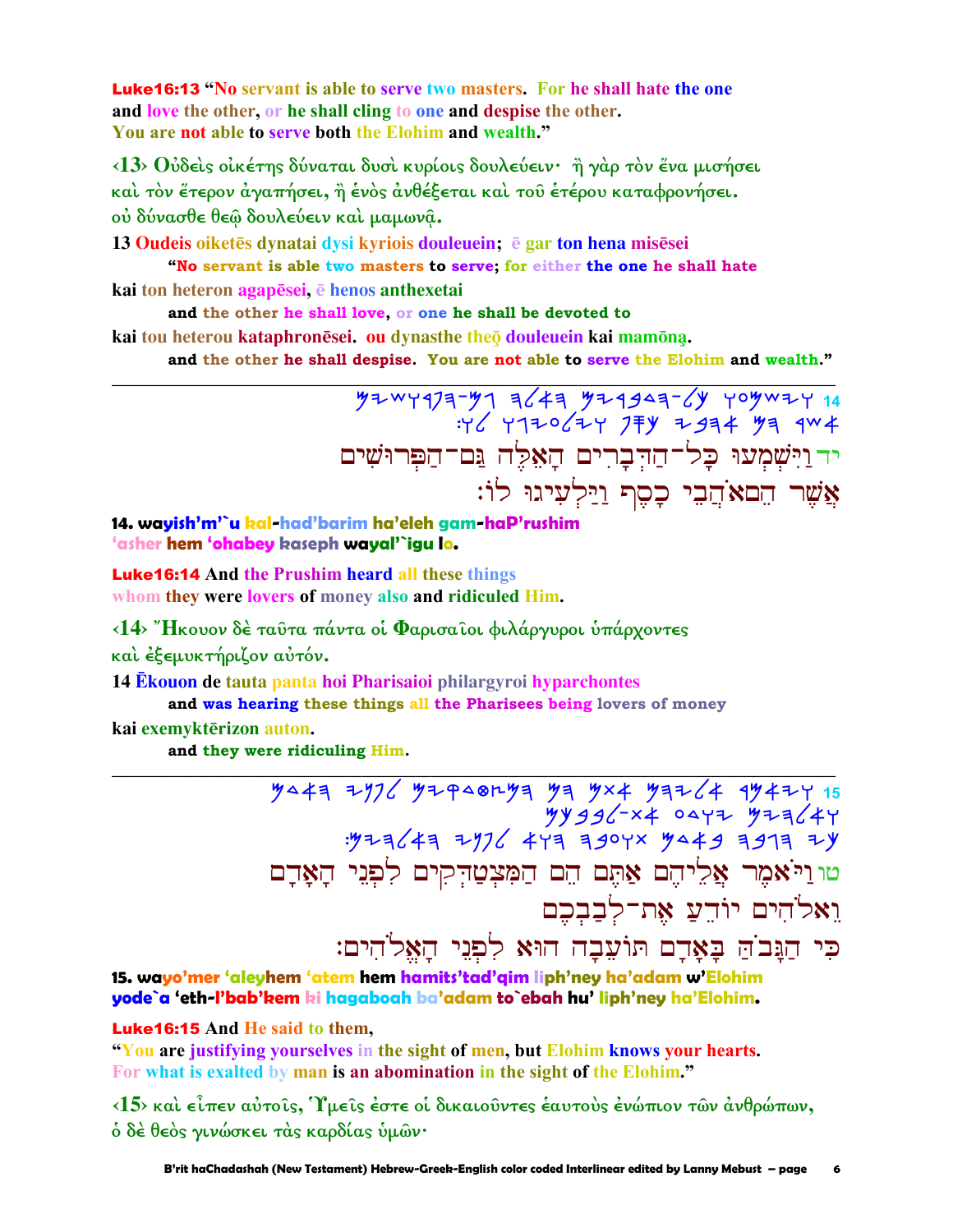őτι τὸ ἐν ἀνθρώποις ὑψηλὸν βδέλυγμα ἐνώπιον τοῦ θεοῦ.

15 kai eipen autois, Hymeis este hoi dikaiountes heautous enopion ton anthropon, and He said to them, you are the ones justifying yourselves before men,

ho de theos ginoskei tas kardias hymon; hoti to

but Elohim knows your hearts. Because the thing

en anthrōpois huyēlon bdelygma enōpion tou theou.

among men highly esteemed is an abomination before the Elohim."

טז הַתּוֹרָה וְהַנְּבִיאִים נִתְּנוּ עַד־יָהוּחָנָן וּמִן־אָז וָהָלְאָה בִּשׂוֹרַת מַלְכוּת הָאֱלֹהִים וִכָל־אִישׁ בִּיָד חֲזָקָה יָבוֹא בָהּ:

16. haTorah w'haN'bi'im nit'nu `ad-Yahuchanan umin-'az wahal'ah b'sorath mal'kuth ha'Elohim w'kal-'ish b'yad chazagah yabo' bah.

**Luke16:16 "The Law and the Prophets were given until Yahuchanan.** From that time on, the good news of the kingdom of the Elohim has been preached, and everyone shall enter it with a strong hand."

 $\langle 16 \rangle$  Ό νόμος και οι προφήται μέχρι Ιωάννου·

άπό τότε ή βασιλεία του θεου ευαγγελίζεται και πας είς αυτήν βιάζεται.

16 Ho nomos kai hoi prophetai mechri Iōannou;

"the law and the prophets were proclaimed until John.

apo tote he basileia tou theou euaggelizetai

From then the kingdom of the Elohim is being preached kai pas eis autēn biazetai.

and everyone into it is being urgently invited."

1906 H4464 929W6 679 694 17<br>314xa-99 444 H49 672 4W49 יזאֲבָל נָקֵל לַשֲׁמַיִם וְלָאָרֶץ לַעֲבֹר מֵאֲשֶׁר יִפּׂל קוֹץ אֶחֲד מִן־הַתּוֹרַה:

17. 'abal nagel lashamayim w'la'arets la`abor me'asher yipol gots 'echad min-haTorah.

**Luke16:17** "But it is easier for the heavens and for the earth to pass away than for one stroke of a letter to fail from the Law."

<17> Εύκοπώτερον δέ έστιν τον ούρανον και την γην παρελθείν

η του νόμου μίαν κεραίαν πεσείν.

17 Eukopōteron de estin ton ouranon kai tēn gēn parelthein

"but easier it is for heaven and the earth to pass away

ē tou nomou mian keraian pesein.

than of the law one stroke of a letter to drop out."

 $473$  749 x414 4w97 7xw4-x4 14 2w93-64<br>2473 247 2x4 4w93-647 3w2444 4w93-647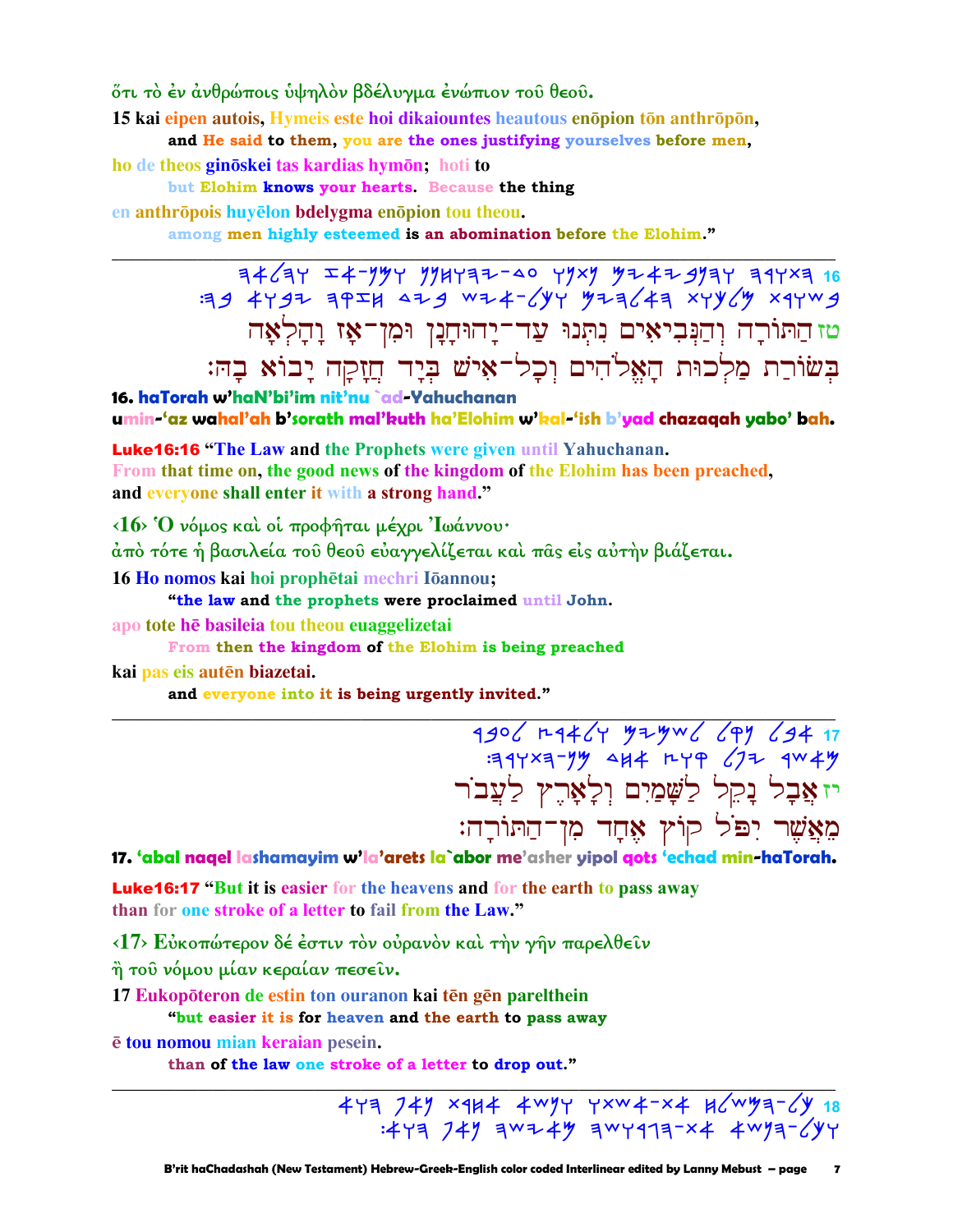## יחכל־הַמִשַׁלֵּחַ אֶת־אָשָׁתוֹ וְנֹשֵׂא אַחֶרֶת נֹאֵף הוּא וִכָל־הַנֹּשָׂא אֶת־הַנְּרוּשָׁה מֵאִישָׁהּ נֹאֵף הוּא:

18. kal-ham'shaleach 'eth-'ish'to w'nose' 'achereth no'eph hu' w'kal-hanose' 'eth-hag'rushah me'ishah no'eph hu'.

**Luke16:18 "Anyyone who sends away his wife and marries another is an adulterer,** and anyone who marries the woman divorced from her husband is an adulterer."

<18> Πας ο άπολύων την γυναικα αύτου και γαμων έτέραν μοιχεύει, και ο άπολελυμένην άπο άνδρος γαμών μοιχεύει.

18 Pas ho apolyōn tēn gynaika autou kai gamōn heteran moicheuei,

#### everyone divorcing his wife and marrying another commits adultery,

kai ho apolelymenēn apo andros

#### and the one the woman having been divorced by her husband,

gamōn moicheuei.

marrying commits adultery.

79794 WYS6 4737 323 9200 WZ4 19<br>394 92007 92004 474 474 WWY: יט איש עָשִׁיר הָיָה וְהוּא לָבוּשׁ אַרְגַּמָן ושש ויתענג וישמח יום יום:

#### 19. 'ish `ashir hayah w'hu' labush 'ar'gaman washesh wayith'`aneg wayis'mach yom yom.

**Luke16:19** "There was a rich man. He was dressed in purple and fine linen and enjoyed delights and rejoiced every day."

<19> Άνθρωπος δέ τις ήν πλούσιος, και ένεδιδύσκετο πορφύραν

και βύσσον εὐφραινόμενος καθ' ήμέραν λαμπρῶς.

19 Anthrōpos de tis ēn plousios, kai enedidysketo porphyran

#### "man now a certain was rich, and was clothing himself with purple

kai bysson euphrainomenos kath' hēmeran lamprōs.

and linen, being merry every day eating sumptuously."

YXZ 9 40W HX7 9YWY 4IO YYWY YYZ 94 WZ4Y 20  $3x + 9994 + 449 + 477$ כןאיש אָבְיוֹן וּשְׁמוֹ לַעָזָר מֻשִׁכָּב פִּתַח שַׁעַר בִּיתוֹ וְהוּא מַלֵא אַבְעִבְעוֹת:

20. w'ish 'eb'yon ush'mo La`'zar mush'kab pethach sha`ar bevtho w'hu' male' 'aba`'bu`oth

**Luke16:20 "And a poor man named Lazar was laid at the opening of his gate of his house,** he was full of blisters."

<20> πτωχός δέ τις όνόματι Λάζαρος έβέβλητο πρός τον πυλώνα αύτου είλκωμένος 20 ptōchos de tis onomati Lazaros ebeblēto

"poor man and a certain by name, Lazarus, had been laid B'rit haChadashah (New Testament) Hebrew-Greek-English color coded Interlinear edited by Lanny Mebust – page 8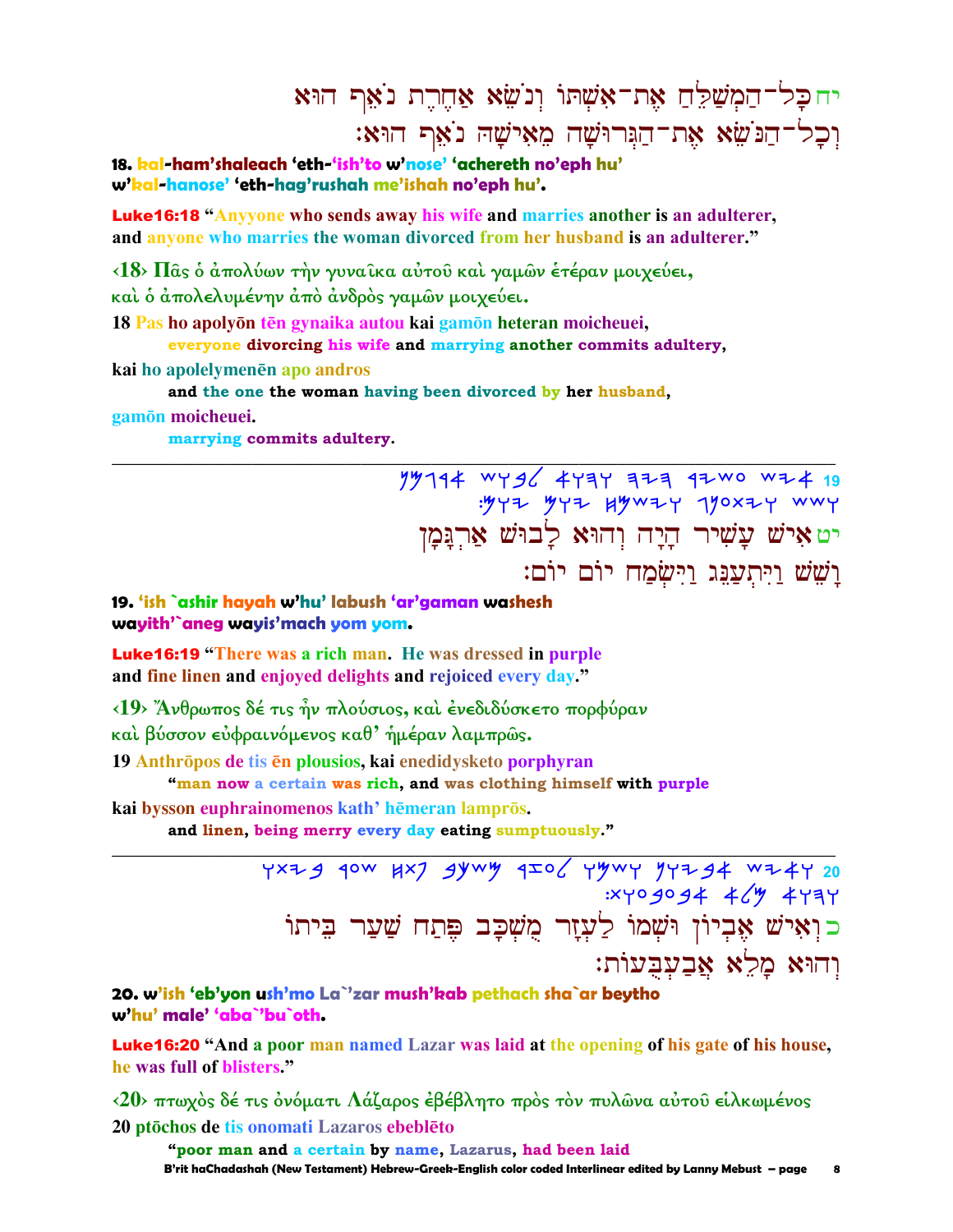pros ton pylōna autou heilkōmenos

at his gate having been covered with sores"

כאַוַיִּתְאָוּ לִשְׂבֹּעַ מִן־הַפִּרוּרִים הַנֹּפְלִים מֵעַל שֻׁלְחַן הֶעֲשִׁיר וְגַם הַכִּלָבִים בָאוּ וַיָּלֹקוּ אֲבַעִבְעוֹתָיו:

21. wayith'aw lis'bo`a min-haperurim hanoph'lim me`al shul'chan he`ashir w'gam hak'labim ba'u wayaloqu 'aba`'bu`othayu.

**Luke16:21** He craved to be satisfied from the bits that fell from the rich man's table. The dogs would even come and lick his blisters."

<21> και έπιθυμών χορτασθήναι άπο τών πιπτόντων άπο της τραπέζης του πλουσίου· άλλά και οι κύνες έρχόμενοι έπέλειχον τα έλκη αυτου.

21 kai epithymon chortasthenai apo ton piptonton apo tes trapezes tou plousiou; "and desiring to be fed from the things falling from the table of the rich man.

alla kai hoi kynes erchomenoi epeleichon ta helkē autou.

But even the dogs coming were licking his sores."

 $\frac{y}{y}+y+24 + y + 22$  Harry 22 1944 \*\* 1944 \*\* 1944 \*\* 1944 \*\* 1944 \*\* 1944 \*\* 1944 \*\* כבוַיִהִי כַּאֲשֶׁר מֵת הָאָבִיוֹן וַיִּשֵׂאוּהוּ הַמַּלְאָכִים אֶל־הֵיק אַבְרַהָם וְגַם־הֵעֲשִׁיר מֶת וַיִּקַּבַר:

22. way'hi ka'asher meth ha'eb'yon

wayisa'uhu hamal'akim 'el-cheyq 'Ab'raham w'gam-he`ashir meth wayiqabar.

**Luke16:22 "And it came to pass, when the poor man died and the messengers** carried him to Abraham's lap. The rich man also died and was buried."

<22> έγένετο δέ άποθανεῖν τὸν πτωχὸν καὶ ἀπενεχθῆναι αὐτὸν ὑπὸ τῶν ἀγγέλων είς τον κόλπον Άβραάμ· απέθανεν δε και ο πλούσιος και ετάφη.

22 egeneto de apothanein ton ptōchon

"and it came to pass that died the poor man

kai apenechthēnai auton hypo tōn aggelōn

and he was carried away by the angels

eis ton kolpon Abraam; apethanen de kai ho plousios kai etaphē. to the bosom of Abraham. And died also the rich man and he was buried."

> $Y+Y+Y-23$ <br> :YPZH9 9IO /-X4Y PYH9Y 79994-X4 49ZY כגַוַיִהִי בִשְׁאוֹל וּכְאֲבוֹ גֲדוֹל מְאֹד וַיִּשָׂא אֶת־עִינַיו וַיַּרִא אֶת־אַבְרָהָם מֵרָחוֹק וְאָת־לַעְזָר בִּחֵיקוֹ:

23. way'hi bi\$h'ol uk'ebo gadol m'od wayisa' 'eth-`eynayu wayar' 'eth-'Ab'raham merachoq w'eth-La`'zar b'cheygo.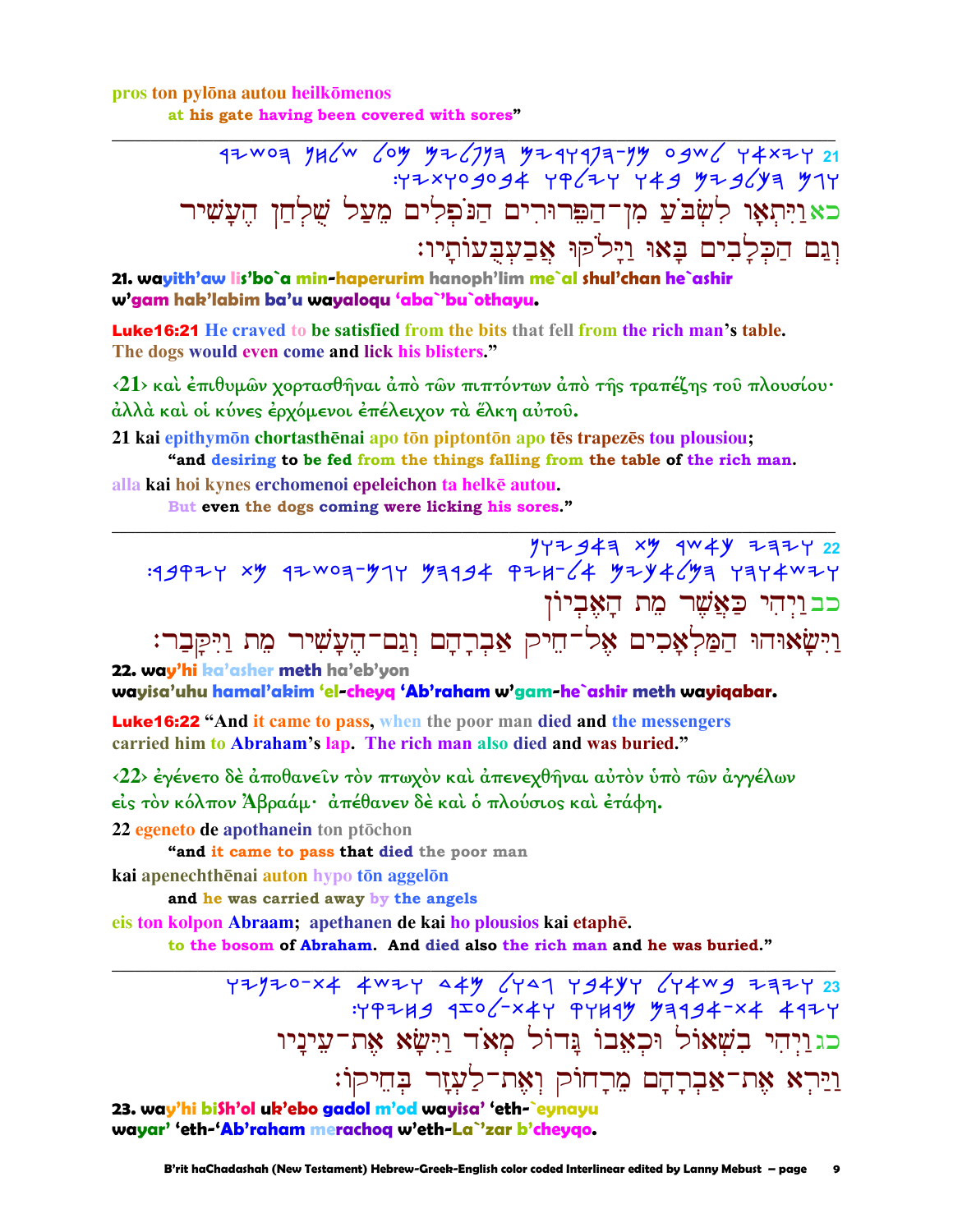**Luke16:23** "He was in Sheol and his pain was very great. He lifted up his eves and saw Abraham at a distance and Lazar in his lap."

<23> και έν τω άδη έπάρας τους όφθαλμους αύτου, υπάρχων έν βασάνοις, δρα Άβραὰμ ἀπὸ μακρόθεν καὶ Λάζαρον ἐν τοῖς κόλποις αὐτοῦ.

23 kai en tō hadē eparas tous ophthalmous autou, hyparchōn en basanois,

"and in hades having lifted up his eyes, being in torments, hora Abraam apo makrothen kai Lazaron en tois kolpois autou.

he sees Abraham from far away and Lazarus in his bosoms."

כדוַיִּצְעַק וַיֹּאמֶר אָבִי אַבְרָהָם הַגֵּנִי וּשָׁלַח־נַא אֶת־לַעְזַר וִיִטְבֹל אֶת־רֹאֹשׁ אֱצִבָּעוֹ בַּמַּיִם לְקָרֵר אֶת־לְשׁוֹנִי כִּי נִעֲצַבְהָי בַּמּוֹקֵד הַזֶּה:

24. wayits'`aq wayo'mer 'Abi 'Ab'raham chaneni ush'lach-na' 'eth-La`'zar w'yit'bol 'eth-ro'sh 'ets'ba`o bamayim l'qarer 'eth-l'shoni ki ne`etsab'ti bamoqed hazeh.

Luke16:24 "He cried out and said, 'My father Abraham, be gracious to me, Please send Lazar so that he may dip the tip of his finger in water and cool off my tongue, for I am in agony in this flame."

<24> και αύτος φωνήσας είπεν, Πάτερ Άβραάμ, έλέησόν με και πέμψον Λάζαρον ίνα βάψη το άκρον του δακτύλου αύτου ύδατος και καταψύξη την γλώσσάν μου, ότι όδυνώμαι έν τη φλογι ταύτη. 24 kai autos phōnēsas eipen, Pater Abraam, eleēson me

"and he having called said, 'Father Abraham, have mercy on me kai pempson Lazaron hina bapsę to akron tou daktylou autou hydatos

and send Lazarus that he may dip the tip of his finger into the water

kai katapsyxę tēn glossan mou, hoti odynomai en tę phlogi tautę. and may cool my tongue, because I am suffering in this flame."

> $Y$ 2249  $Y$ 940 xkg (3x4-2y 9y 279 7394 97424 35 392099 3x44 9492 443 3x04 x4093-x4 496 4I064 כהוליאמר אברהם בני זכור כי־אתה לקחת טובד בחייד וִלַעְזָר לָקַח אֶת־הָרָעוֹת וְעַתָּה הוּא יְגָחַם וְאַתָּה בְמַעֲצֵבָה:

25. wavo'mer 'Ab'raham b'ni z'kor ki-'atah lagach'at tub'ak b'chavevak w'La`'zar lagach 'eth-hara`oth w'`atah hu' y'nucham w'atah b'ma`atsebah.

**Luke16:25 "But Abraham said, "My son, remember that you took your goodness** in your life, and Lazar took what was bad. Now he is comforted, and you are in agony."

<25> είπεν δέ Άβραάμ, Τέκνον, μνήσθητι ότι απέλαβες τα αγαθά σου έν τη ζωή σου, καὶ Λάζαρος ὁμοίως τὰ κακά· νῦν δὲ ὦδε παρακαλεῖται, σὺ δὲ ὀδυνᾶσαι. 25 eipen de Abraam, Teknon, mnestheti hoti apelabes ta agatha sou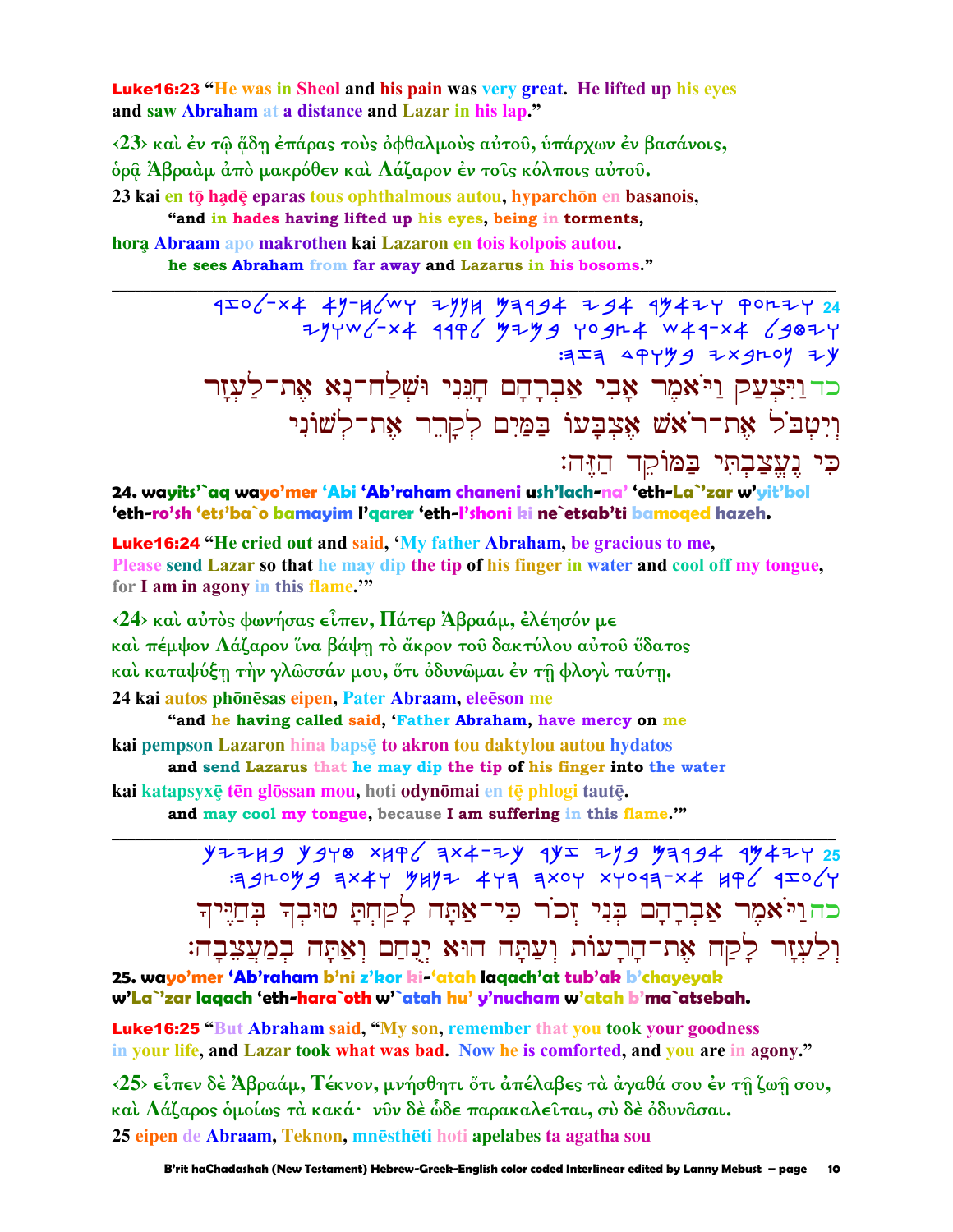"but said Abraham, 'Child, remember that you received your good things en tē zōē sou, kai Lazaros homoiōs ta kaka;

in your life, and Lazarus likewise the bad.

nyn de hōde parakaleitai, sy de odynasai.

But now he is comforted here, but you are suffering."

כוןלֹא עוֹד אֶלָּא שֶׁגִּיא נַדוֹל מַפִרִיד בִּינֵינוּ וּבִינִיכֵם אֲשֶׁר לֹא־יוּכִלוּ לַעֲבוֹר הַחֲפֵצִים לָלֶכֶת מִפּׂה אֲלֵיכֶם וגם לֹא יעברוּ מֹשׁם אלינוּ:

26. w'lo' `od 'ela' shegey' gadol maph'rid beyneynu ubeyneykem 'asher lo'-yuk'lu la`abor hachaphetsim laleketh mipoh 'aleykem w'gam lo' ya`ab'ru misham 'eleynu.

**Luke16:26 "Not only that, but there is a great valley separating between us and you** so that anyone who want to pass from here to you are not able to cross it. Nor can anyone cross from there to us."

<26> και έν πασι τούτοις μεταξυ ήμων και υμων χάσμα μέγα έστήρικται, όπως οι θέλοντες διαβήναι ένθεν προς υμας μη δύνωνται,

μηδέ έκειθεν πρός ήμας διαπερώσιν.

26 kai en pasi toutois metaxy hēmōn

"and in addition to all these things between us

kai hymōn chasma mega estēriktai,

and you a great chasm has been fixed,

hopos hoi the lontes diabenai enthen pros hymas me dynontai,

so that the ones wishing to come over from here to you are not able,

mēde ekeithen pros hēmas diaperōsin.

neither from there to us may they cross over."

YX4 BGWG YX4Y ZY4 G4W Z94 YY-Y4 174ZY 27  $7.34 \times 7.9 - 64$ כזולאמר אָם־כֵּן אָבִי שֹׁאֵל אֲנִי מֵאָתִּךְ לְשָׁלֹחַ אֹתוֹ אל־בית אבי:

#### 27. wayo'mer 'im-ken 'abi sho'el 'ani me'it'ak lish'loach 'otho 'el-beyth 'abi.

**Luke16:27** "He said, "If that is the case, my father, I ask of you to send him to my father's house."

 $\langle 27 \rangle$  είπεν δέ, Έρωτώ σε ούν, πάτερ,

ίνα πέμψης αύτον είς τον οίκον του πατρός μου,

27 eipen de, Erōtō se oun, pater,

"and he said, I ask you then, father,

hina pempsēs auton eis ton oikon tou patros mou,

that you may send him to the house of my father,""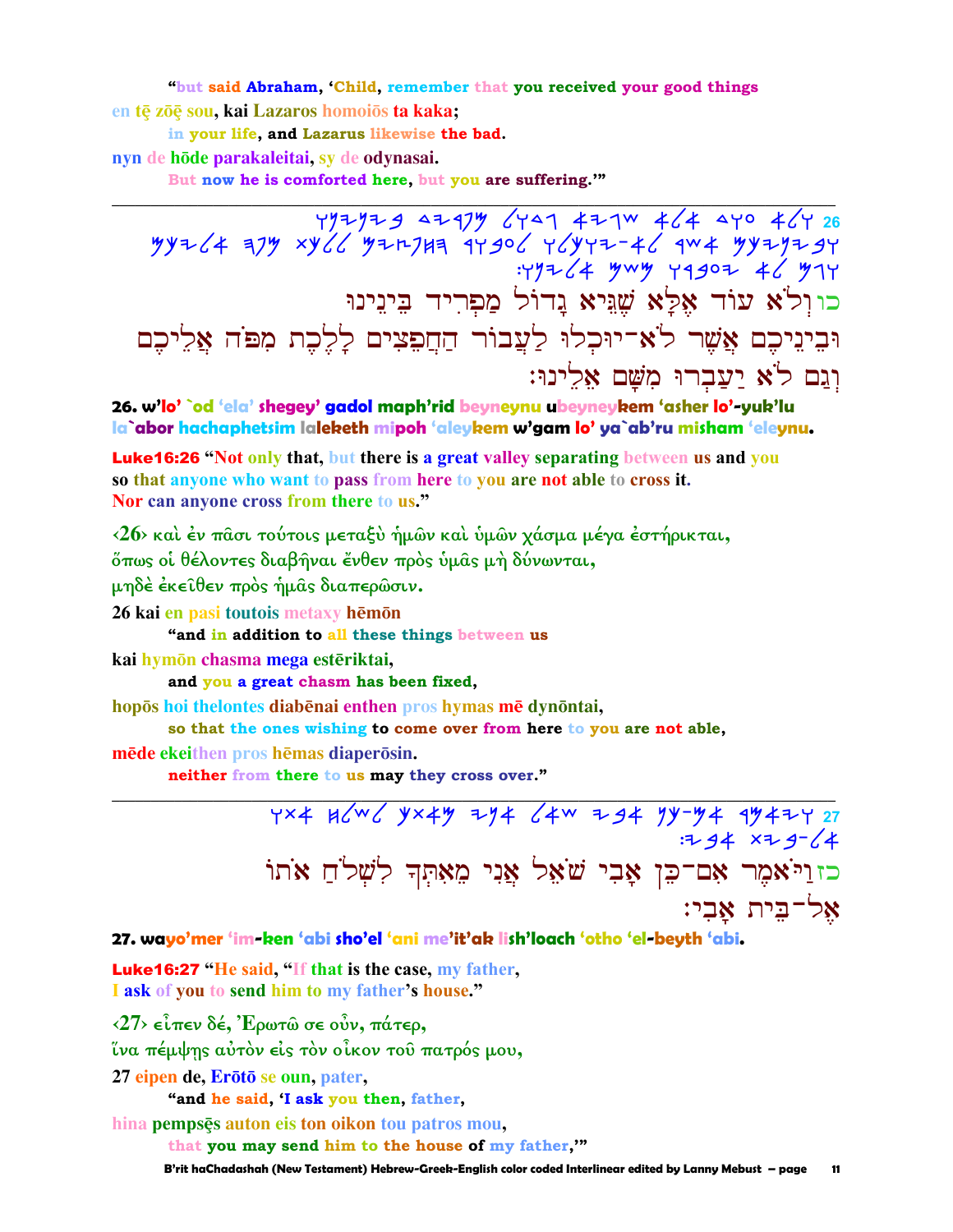439 4024 Z 4244 3W44 ZY 28  $777$  391093 9799-64 93-97 7497-97 כחכי חֲמָשָׁה אַחִים לִי וְיַעָּד בַּחֵם פֵּוְ־יָבֹאוּ גַם־הֵם אֶל־מִקוֹם הַמַּעֲצֶבָה הַזֶּה:

#### 28. ki chamishah 'achim li w'ya`ed bahem pen-yabo'u gam-hem 'el-m'gom hama`atsebah hazeh.

**Luke16:28 "for I have five brothers. Let him testify to them.** lest they shall also come to this place of suffering."

<28> έχω γάρ πέντε άδελφούς, όπως διαμαρτύρηται αύτοις, ΐνα μή και αύτοι έλθωσιν είς τον τόπον τουτον της βασάνου. 28 echō gar pente adelphous, hopōs diamartyrētai autois,

"for I have five brothers, that he may warn them, hina mē kai autoi elthōsin eis ton topon touton tēs basanou. lest also they may come to this place of torment."

כטויאמר אַבְרָהָם יֵשׁ לָהֶם מֹשֶׁה וְהַנְּבִיאִים אֲלֵיהֶם יִשְׁמַעוּן:

29. wayo'mer 'Ab'raham yesh lahem Mosheh w'han'bi'im 'aleyhem yish'ma`un.

**Luke16:29 "Abraham said, 'They have Mosheh and the Prophets;** let them listen to them."

<29> λέγει δέ Άβραάμ, "Εχουσι Μωϋσέα και τους προφήτας· ακουσάτωσαν αυτών. 29 legei de Abraam, Echousi Mōusea kai tous prophētas;

"but says Abraham, 'They have Moses and the prophets.

akousatōsan autōn.

Let them listen to them.""

לְוַיֹּאמֶר לֹא־כֵן אַבְרָהָם אָבִי כִּי אִם־יָבֹא אֲלֵיהֶם אֶחָד מן־המתים אז ישובו:

30. wayo'mer lo'-ken 'Ab'raham 'abi ki 'im-yabo' 'aleyhem 'echad min-hamethim 'az yashubu.

**Luke16:30 "He said, 'Not so, Abraham my father!** But if one of the dead comes to them, then they shall repent!"

 $\langle 30 \rangle$  δ δέ είπεν, Ούχί, πάτερ Άβραάμ,

άλλ' έάν τις άπό νεκρών πορευθή πρός αύτους μετανοήσουσιν.

30 ho de eipen, Ouchi, pater Abraam,

"but he said, 'No, father Abraham,

all'ean tis apo nekrōn poreuthe pros autous metanoesousin. but if someone from the dead should go to them they shall repent."